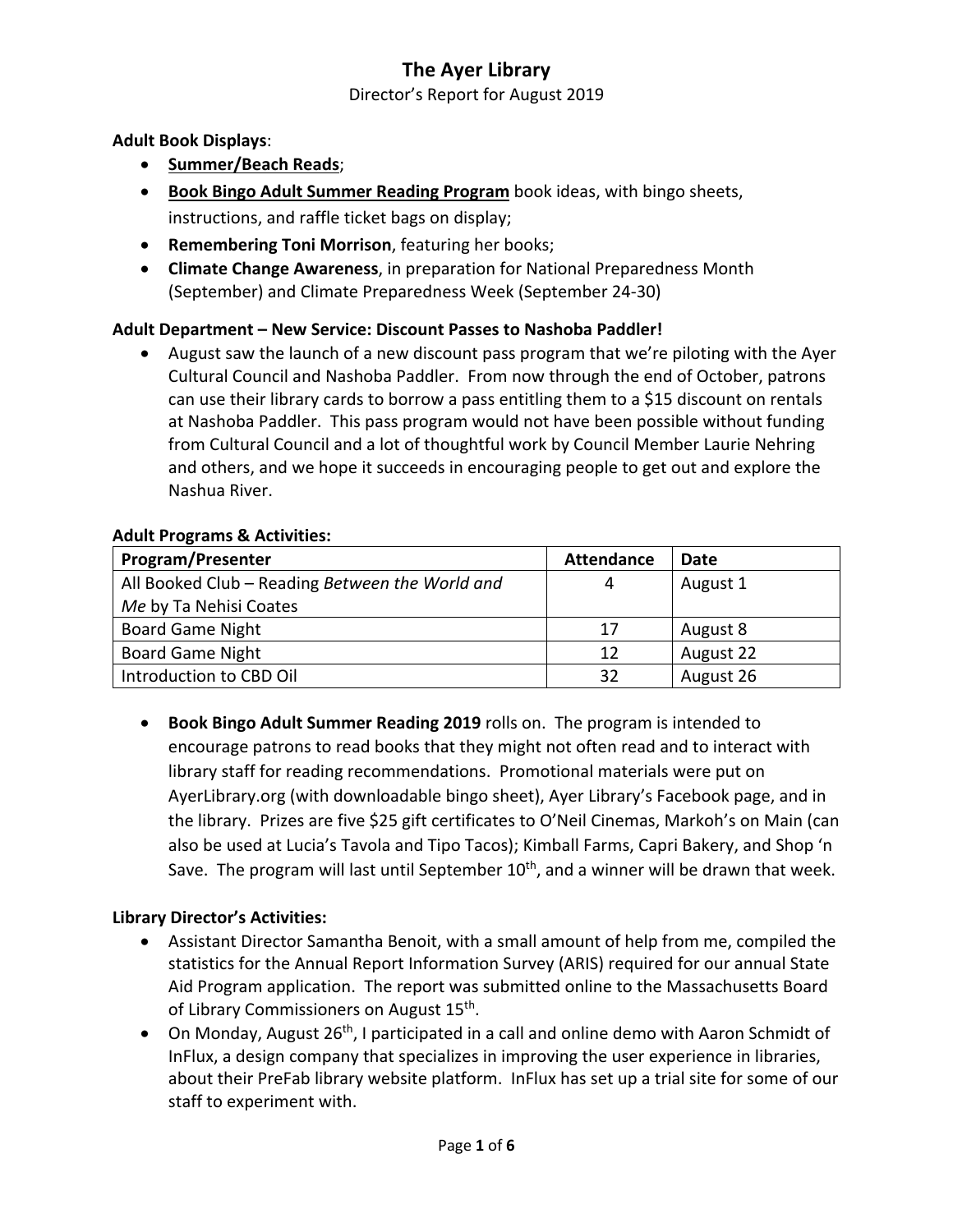Director's Report for August 2019

#### **Library Director's Meetings:**

- Town of Ayer Affordable Housing Committee Meeting, August  $16<sup>th</sup>$
- Ayer Open for Business Breakfast Meeting, August 28<sup>th</sup>

#### **Library Operations:**

- The Community Bulletin Board area also received a bit of a makeover this month. With the arrival of two new display units upstairs, the long display table was moved down to serve as the new information table. Two bulletin boards were hung up to replace the previous one, and Tim and Christina purchased an acrylic brochure holder from The Great Exchange in Devens, MA to help keep all community flyers organized.
- The Book Sale Room was overflowing with recent donations, so the Friends of the Ayer Library Book Sale had a Fill-A-Bag for \$1.00 special sale begin this month. This sale is always a success and patrons look forward to these sales all year long. One patron came through and purchased 16 bags of books!
- In a related development, Friends of the Library Board Member Laurie Sabol began volunteering a few hours a week in the Book Sale Room to help keep the room organized. Her work has made a big difference!

| <b>Children's Programs</b>                | <b>Attendance</b> | <b>Date</b> |
|-------------------------------------------|-------------------|-------------|
| Mighty Mouse the Mini Horse               | 36                | August 1    |
| Solar System Headbands                    | 36                | August 1    |
| <b>Star Wars Symposium</b>                | 26                | August 3    |
| Solar System Mobile                       | 16                | August 6    |
| Read with Mead the therapy dog            | 6                 | August 6    |
| <b>Astronaut Training Obstacle Course</b> | 45                | August 8    |
| <b>Cardboard Tube Aliens</b>              | 23                | August 13   |
| Jungle Jim's Ballooniverse of Stories     | 88                | August 15   |
| Harvard Alpaca Ranch visit                | 53                | August 22   |

#### **Youth Services Programs & Activities:**

• Summer Reading 2019: *A Universe of Stories* came to a close this month, and the Youth Services staff took a great deal of satisfaction from the results – 22 programs hosted over seven weeks and attended by 744 kids – and also breathed a collective sigh of relief at the conclusion of another fun but challenging summer of programming. 234 kids signed up to participate in the reading contests, with 178 of those kids participating in the program at least long enough to earn at least one prize or turn in one raffle ticket. *Details of the 2019 Summer Reading Program are attached as an addendum to this report.*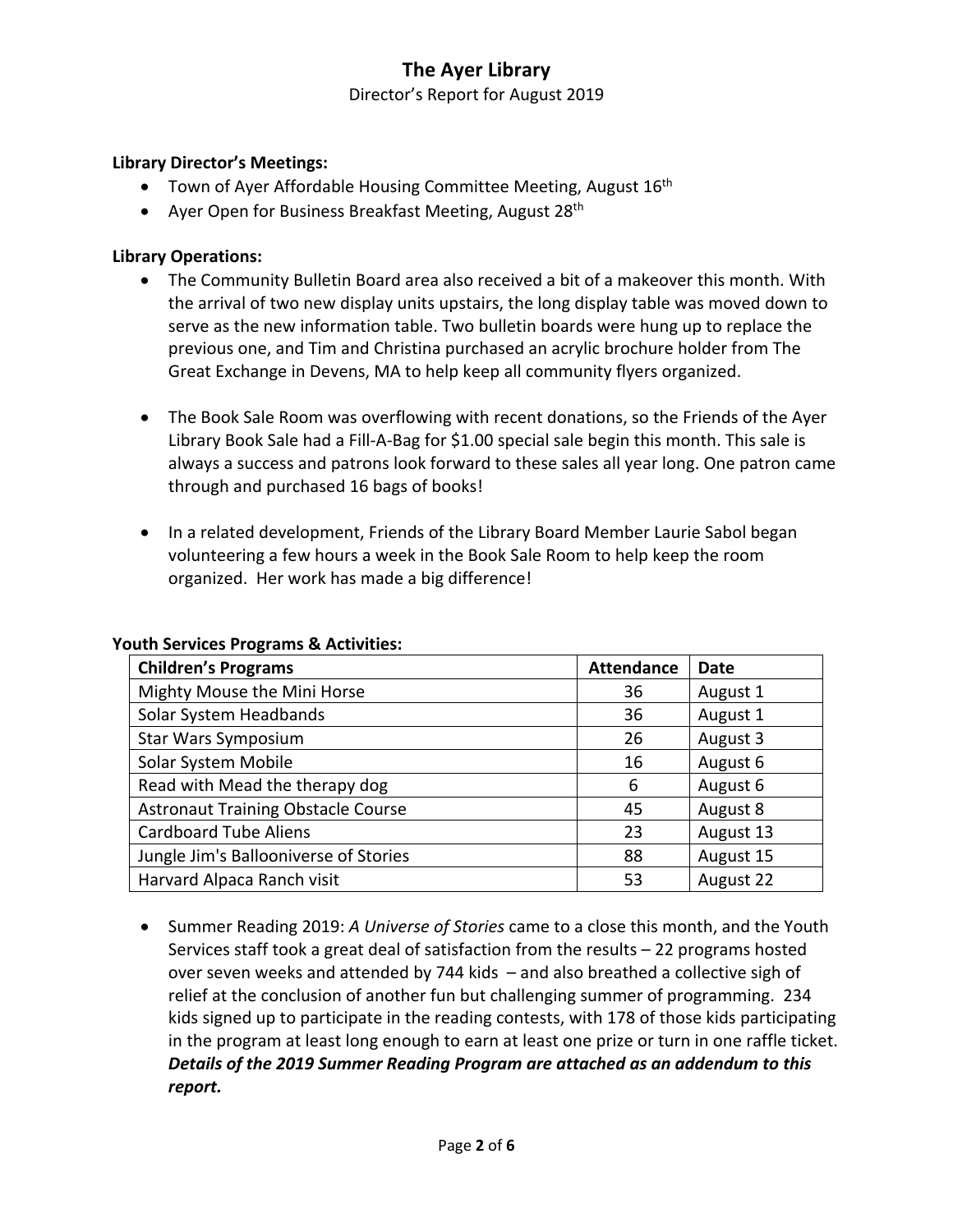Director's Report for August 2019

• Christina, who puts up the community question in the main stairwell, requested a large whiteboard at the end FY'19 to help make keeping up with that program a little easier. Don, Keith, Samantha, and Christina all worked together to get the whiteboard hung up and Christina has since created spots for the Quote of the Day, Fact of the Week, and Question of the Month.

## • **Young Adult (YA)/Teen Programs & Activities:**

- o Book displays
	- Science Fiction

| Programs                              | <b>Attendees</b> | Date |
|---------------------------------------|------------------|------|
| Board Game Nights & Book Club are now |                  |      |
| being reported under Adult Programs   |                  |      |

• In August, the Makerspace was personalized duct tape banks and duct tape zippered pouches.

#### **\*\*\*\*\***

I would like to thank the following Ayer Library staff members for their contributions to this report: Nancy Askin, Autumn Dore, Amy Leonard, Justine Paulson, Thomas Tagliavento, and Christina Zoller.

Respectfully,

Tim Silva Library Director

\*\*\*\*\*

#### **Addendum:**

## **Summer Reading Program 2019:** *A Universe of Stories* **Final Results**

Summer reading started on June 27, 2019 The program ran for 7 weeks and ended on August 15, 2018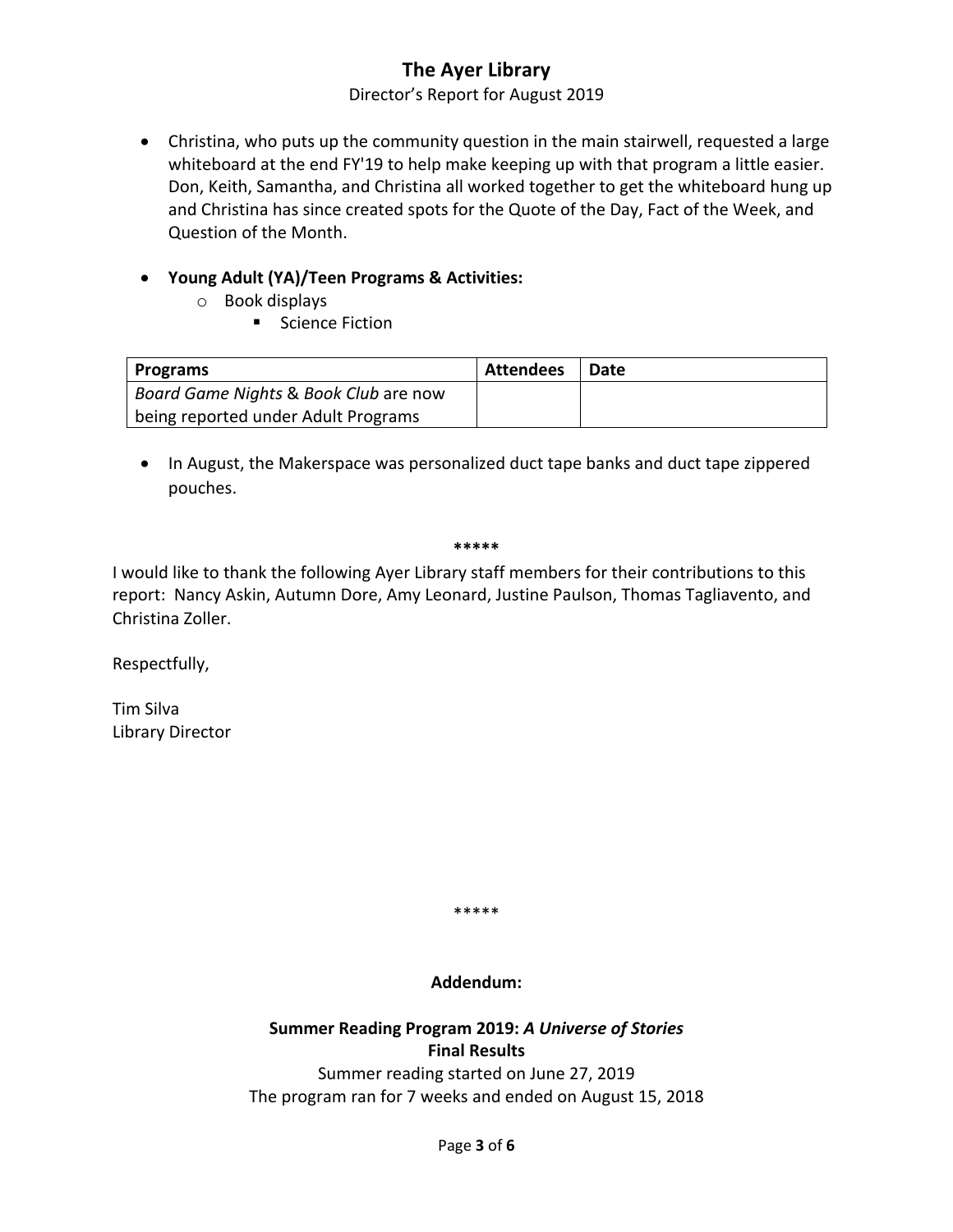Director's Report for August 2019

#### **Participation and Prizes**

Participants of the programs signed-up at the Children's Circulation Desk. A reading log was offered so that each child could keep track of the books they had read. Every child was to set a personal goal for themselves, and as long as they attempted to reach their goal they were able to win that week's prize. Prizes were numbered to correspond with each week of the program. Young Adults were not required to sign up, and were only given a reading log if they wanted one. For each book a Young Adult read they were given a raffle ticket in which they had to write their name, phone number, and the title of the book they read. There were a total of 12 prizes available.

## **Young Adult: 10+**

#### **Children: 1-10**

This year 10 year olds were allowed to choose which program to participate in. This informed our prize choices- as last year we dropped the sign-up age, and purchased predominantly techelectronic based prizes. Not all of our kids have access to I-phones, computers, and tablets. **234** people signed up for the Summer Reading Program

- **46** were Young Adults
- **188** were children
- **178** people participated in the program long enough to earn at least one prize or turn in one raffle ticket.
- **37** people completed ALL 7 weeks

The Young Adult program had twelve prize winners. One raffle had no entries.

- Amazon gift card 25\$ Anna K. (12)
- Amazon gift card 25\$ Tyler C. (11)
- Diary of a Wimpy Kid, book set –Nathan B. (12)
- $\bullet$  Hot Topic 15\$ Lena W. (12)
- Encyclopedia Dinosaurs Micheal D. (13)
- Target  $15\overline{5}$  Annika F. (12)
- Target  $15\frac{5}{7}$  Abby K. (12)
- XBOX 15\$- Nick H. (13)
- Thirty Nine Clues Set No Entries
- Game Stop 15\$ Annaliese E. (11)
- Percy Jackson Set- Janice F. (11)
- McDonald's gift card 15\$ Noah S. (10)

Prizes were purchased from CSLP/Demco, Shaws, Amazon, and Oriental Trading. **\$760.52** was spent on prizes. Book prizes were collected from the Book Sale Donations.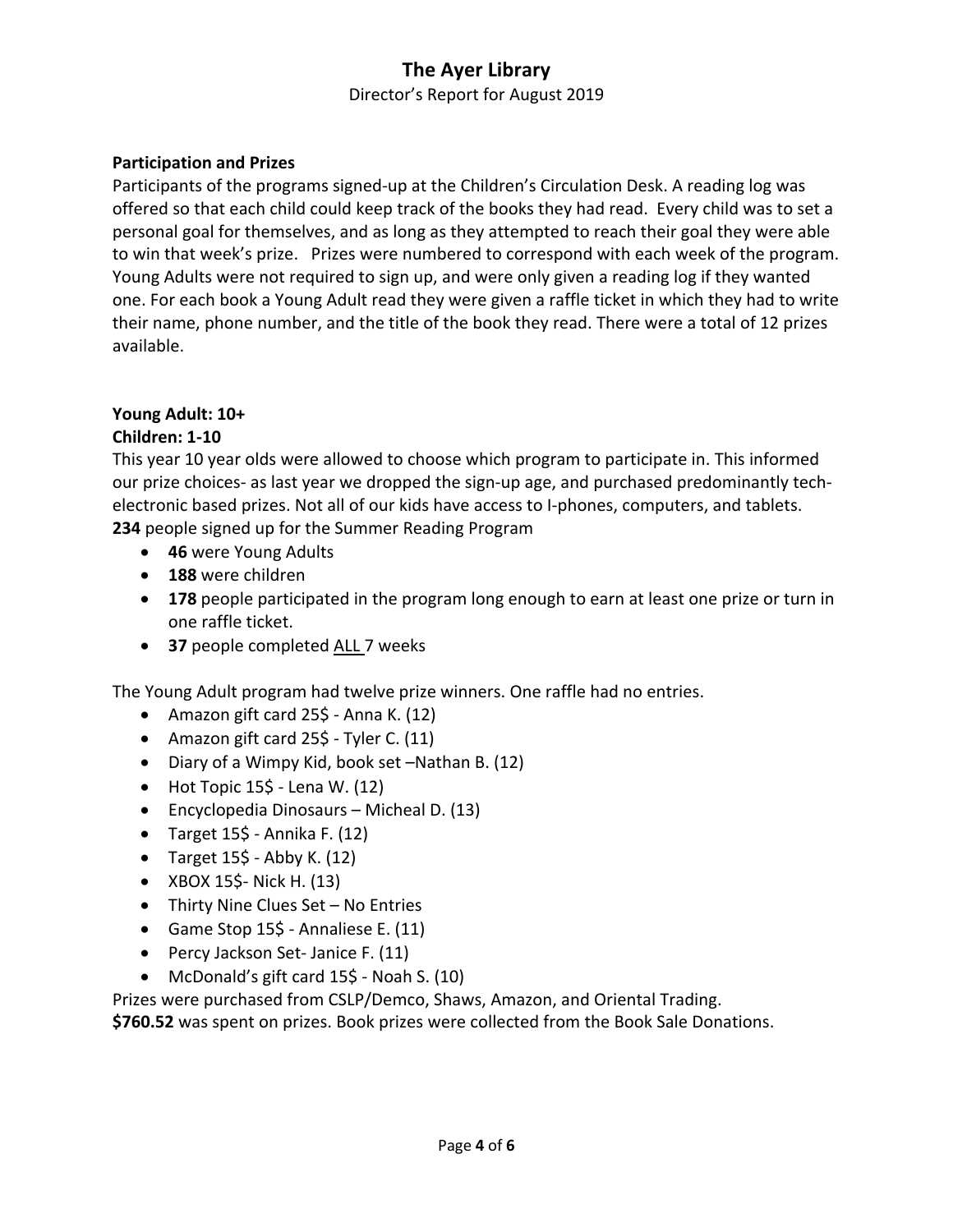## **The Ayer Library** Director's Report for August 2019

| Age            | <b>Total # Signed-</b> | <b>Young Adult -</b> | <b>Total # Signed-</b> |
|----------------|------------------------|----------------------|------------------------|
|                | up                     | Age                  | up                     |
| $\mathbf 1$    | 3                      | 10                   | 8                      |
| $\overline{2}$ | 10                     | 11                   | 22                     |
| 3              | 14                     | 12                   | 5                      |
| $\overline{4}$ | 20                     | 13                   | 6                      |
| 5              | 19                     | 14                   | $\overline{2}$         |
| 6              | 30                     | 15                   | $\mathbf 0$            |
| $\overline{7}$ | 33                     | 16                   | $\mathbf{1}$           |
| 8              | 29                     |                      |                        |
| 9              | 18                     |                      |                        |
| 10 (not YA)    | 8                      |                      |                        |
| 11 (not YA)    | $\overline{2}$         |                      |                        |

#### **Ages of Participants**

## **Summer Reading Programming**

The Library planned a total of **22 programs**.

There were a total of **744 attendees**, with an **average of 37** people per program.

| Program                                    | # Attendees             |
|--------------------------------------------|-------------------------|
| <b>Animal Adventures</b>                   | 141                     |
| Movie: How to Train Dragon #3              | 4                       |
| <b>DIY Meteor Shower</b>                   | 12                      |
| 4 <sup>th</sup> July Bike Decorating Party | 8                       |
| Annual 4 <sup>th</sup> July Parade         | Canceled due to weather |
| Drawing Lesson with Ralph Masiello         | 27                      |
| <b>Aldrich Astronomical Society</b>        | 75                      |
| <b>Ayer Family Partnership</b>             | 7                       |
| <b>DIY Straw Rockets</b>                   | 24                      |
| <b>Harvard Alpaca Ranch</b>                | rescheduled             |